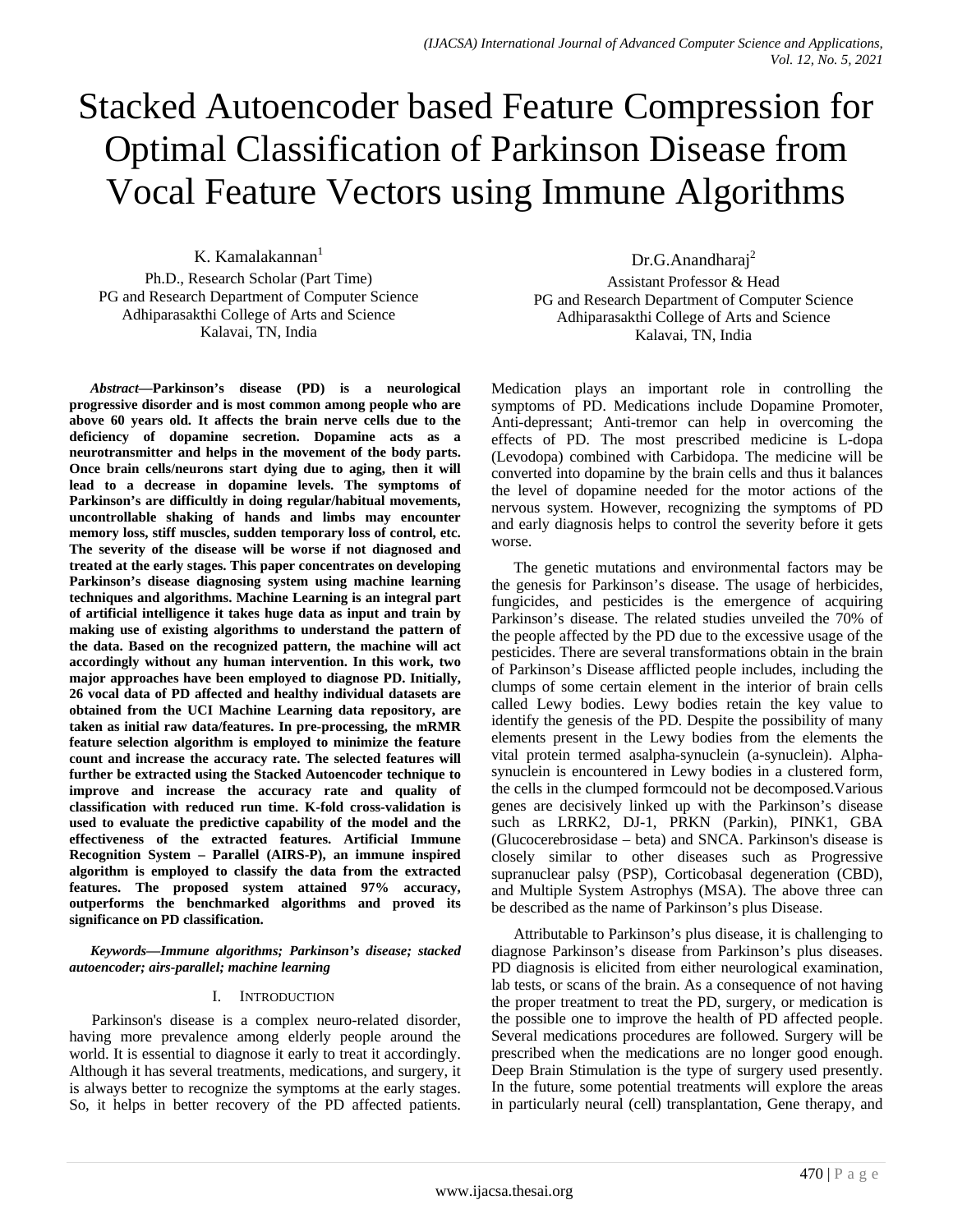Immunotherapy. In Neural Transplantation, displace the affected and dead brain cells with the new cells. The new cells can develop and increased. The outcome of the research holds the partial result, some peoples are getting improvement in the health and some of not. Gene therapy is another research area; this technique is also having some complications to implement effectively. Research is still on the horizon to cure Parkinson's disease entirely [1].

Computer-Aided Diagnosis (CAD) is rapidly emerging in these days to help people to check the early symptoms on their own with needed reports and data. This paper is one such diagnosis system developed using Artificial Intelligence, Machine Learning, and neural network schemes. For, we employ Stacked Autoencoder and AIRS parallel to extract the raw features and classify PD affected persons from healthy individuals by applying the feature vectors.

The upcoming part of the work is compiled in the following manner. Section 1 of the paper is Introduction has already been discussed. Section 2 discusses the existing works that inspired this paper. Materials and methods will be Section 3 as it mainly concentrates on the technical aspects of the proposed work and employed algorithms. Results, Simulation, and Comparison are done on Section 4 of the paper. Section 5 concludes with the summarization, significance, and importance of the work based on the results and existing works.

# II. LITERATURE SURVEY

In this part, the prevailing literature is conducting and preforming review and on it. The associated works mainly explore diverse feature extraction methods and classification algorithms on the healthy data.James Parkinson who wrote the initial medical depiction for Parkinson's disease in 1817. But it was further processed by Jean-Martin Charcot Parkinson's disease. Jean-Martin dissociated Parkinson's disease from other disorders and is characterized by tremors. It is a neurological progressive disorder. The person whose age is more than 60, Parkinson's disease is common to them. It mainly affects the brain nerve cells due to the deficiency of dopamine secretion. Dopamine acts as a neurotransmitter and helps in the movement of the body parts. Because of aging, the human brain cells start to perish, it will lead to a decrease of dopamine levels. The major symptoms of Parkinson's are difficultly in doing regular/habitual movements, uncontrollable shaking of hands and limbs may encounter memory loss, stiff muscles, sudden temporary loss of control and facial expression changes are recognized. The severity of the disease will be worse if not diagnosed and treated at the early stages.To diagnose the PD, there is a limited diagnostic test are an avail.

To diagnose the motor disorders of PDDaTscan is the only way out. To make the diagnosis ineffective way, machine learning provides an efficient way. In this paper, the voice dataset is used for diagnosing the PD by the use of supervised learning. The dataset found from the UCI machine learning repository. The overall dataset consists of 195 vowel voice records. Among the dataset, 48 voice records from healthy people and 147 from affected persons. 22 features are selected for preprocessing. 10 features are selected based on the Filter-Based Feature Selection algorithm from 22 features. The specific algorithm used was the Pearson Correlation scoring method is implemented to correlate the features with the label. K-fold cross-validation is used to perform training and testing on all data to increase the efficiency of the outcome.The dataset employs the following models Averaged Perceptron, Bayes Point Machine, Decision Forests, Locally-Deep SVM,Boosted Decision Tree Logistic Regression,Boosted Decision Tree, Neural Networks, and SVM. From these models Boosted Decision Tree provide the most accurate result when compared to other models. This paper concludes the voice recordings are feasible to diagnose Parkinson's disease.

Artificial Immune Recognition System is a modern supervised learning algorithm, inspired by the immune system. AIRS provides the best outcome for classification problems. AIRS is the fusion of artificial intelligence and biological inspired computation evolved from the metaphor and the heuristic knowledge of the biological immune system [2--6]. The AIRS is the first AIS procedure used to solve the classification problems. AIRS has somespecialized characteristics such as Self – Regulation, Generalization, Performance, and Parameter Stability. AIRS has many biological terms such as antigens, B-cells, T-cells, clonal selection, etc., the implementation level of AIRS is a very complicated one. The procedure of the AIRS algorithm is needed to prepare a collection of memory cells. Those memory cells are needed to train the data. The developmental process of the AIRS algorithm has the following steps: 1) Construct the data for the training process and the data should be normalized, use Euclidean distance measures for calculating the affinity measures, then select the antigens randomly for memory pool. 2) Training the memory cells by antigens. 3) From the selected memory cells are mutated clones, such clones are moved to ARB (Artificial Recognition Ball). 4) Competing for the limited resources 4. Selecting the memory cells. 5) The classification has to be done by implementing the k nearest neighbor method. The above life cycle of AIRS produces better accuracy in diagnosing the disease early. This paperconcludes, the AIRS has provideda good accurate result when compared to the rest of the classifiers [2].

This paper describes the Parallel AIRS. Parallel AIRS is one of the AIRS algorithms. AIRS 1 and AIRS 2 are the serial versions of the AIRS algorithm[7-9]. Both algorithms relying on a single processor to train the memory cells. But Parallel AIRS has multiple processors, so more than one processor can perform their task-parallel. AIRS 1 and AIRS 2 algorithm have the nine steps [10-13] worked in a single processor. The following steps are done by the parallel AIRS. Step1: From the root read the training data Step 2: Distribute the training the data to np (number of processes). Step 3: Each processor executes from step 1 to step 9 based on the serial processuntil the training data obtained. Now each processor holds the trained memory cells. Step 4: Collect the memory cells from each processor and the memory cells are merged and back to the root (initial stage). Speed up is achieved without any loss of accuracy in the classification. The efficiency of Parallel processor can be stated as  $E(P) = T(1) / P * P(T)$ , where P is the total number of processors,  $T(1)$  is the time for AIRS 1 and AIRS 2, T(P) is the time for the algorithm of a parallel version. The AIRS algorithms (AIRS 1, AIRS 2, and Parallel AIRS) implemented on datasets in the WEKA platform [14]. The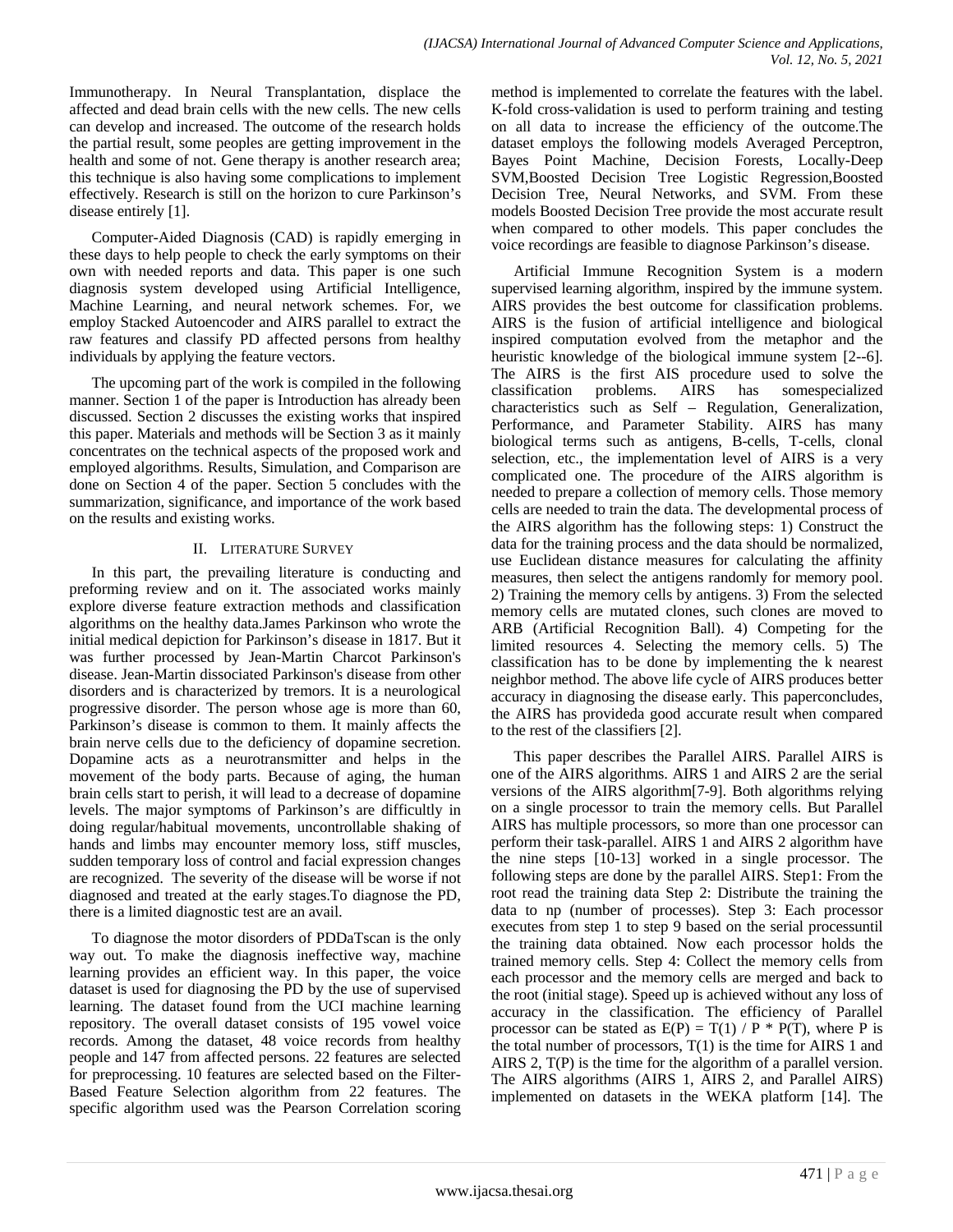classification accuracy of Parallel AIRS shows the best when compared to the other AIRS algorithms.

Autoencoder is one of the unsupervised machine learning algorithmsin a deep neural network. The output values should be equal to input values. It is used to deplete the size of our inputs as a compressed form, by performing the reconstruction the original data is evolved. The architecture of the Autoencoder is of three parts, encoder, hidden layer, and decoder. The encoder compresses the input data into latent space representation [15-20]. It reduces the original dimension of the data. Hidden layers refer to code it holds the compressed input and the decoder, it reconstructs the code from latent space representation to produce the output. The autoencoder is used to extract some specific features from the data and produce the output. So, the autoencoder used as feature extraction. Stacked Autoencoder consists of various sparse encoder layers. Each is placed one after another like a hierarchical format. Each input of successive bottleneck (hidden or internal) layer connected to each bottleneck layer of output [21-22]. The algorithm of stacked autoencoder mainly follows three steps: First, obtained the trained data from the autoencoder. Second, trained data of the previous layer is used as an input to the successive layer, this process will continue until the training should be completed on all input data. Finally, after the completion of training in all internal layers, finetuning is attained. This paper employs Stacked Autoencoder to diagnose Alzheimer's disease (AD), mild cognitive impairment (MCI). By training the data employing the Stacked Autoencoder improves the level of accuracy.

#### III. MATERIALS AND METHODS

This segment discusses the process implemented in the paper to discern the best classifier for PD. It explains the dataset, feature extraction algorithms, k – fold cross-validation, and AIRS - Parallel classification algorithm. Fig. 1 represents the complete workflow of the proposed model.

#### *A. Dataset Information*

The examining work is started with acquiring the samples of voice recordings of PD affected peoples and healthy peoples from the UCI repository. The dataset is taken from the University of California and the Irvine Machine Learning repository. It contains 20 patient details with healthy people has 20 samples with 10 females and 10 males and the affected people 16 females and 14 males. The finalized version of the dataset holds 1040 instances and 26 attributes. The details about the dataset are given in Table I.

# *B. Feature Selection*

In pre-processing, feature selection is the first step, where the raw data will be analyzed by a particular algorithm and the features will be further reduced based on the quality and clarity of the data. mRMR is the feature selection algorithm used in this work. For comparative analysis, two further feature selection algorithms called Correlation Feature Selection and Genetic Algorithm were employed. In general, the feature selection technique with the least number of features selected will mostly be considered as an optimized one [22-25]. Table III shows the numbers of features by this technique.



Fig. 1. Workflow of the Proposed System.

| TABLE I. | <b>DATASET DESCRIPTION</b> |
|----------|----------------------------|
|          |                            |

| <b>Dataset Source</b>           | Department of Neurology, Istanbul University |  |  |
|---------------------------------|----------------------------------------------|--|--|
| Disease Type                    | Parkinson's Disease                          |  |  |
| <b>Total Number of Samples</b>  | 1040                                         |  |  |
| <b>Total Number of Features</b> | 26                                           |  |  |
| Classes                         | Binary Value 0 - Not PD, Value 1 - PD        |  |  |
| Dataset Characteristics         | Multivariate                                 |  |  |

Minimum Redundancy - Maximum Relevance (mRMR) is a technique, here used to select the optimum feature subsets. The core mechanism of the algorithms is; it selects the features highly relevant to the necessary classification yet features are mutually having less relevance it implies minimizing redundancy between the feature data. This technique fetches high accuracy with mutually unrelated features having more details about the problem. It helps in the precise classification of the data. The final subset S is identified based on the following equation.

$$
mRMR = max_{F_i \notin S} [M(F_i; t) - \frac{1}{|S|} \sum_{F_j \in S} M(F_j; F_i)] \tag{1}
$$

# *C. Feature Extraction*

When the input data is too large to process if it is repetitive it can be manipulated into a compressed set of features called feature extraction. Some of the feature extraction techniques are Latent semantic analysis, Partial least squares, principal component analysis, Multifactor dimensionality reduction. Autoencoder is one of feature extraction, it produces the output by eliminating unnecessary interruptions or noise. A stacked autoencoder is one of the methods of the autoencoder. In this paper, stack autoencoder is used as a feature extraction method. The stacked autoencoder receives the input as a voice signal from the big data source. The input is compressed by applying encoder layer this can be done by several layers and stored the values in the hidden layer, In the hidden layer, the data has to be trainedonce the training is done with it the output is then reconstructed from the hidden layer making use of decoder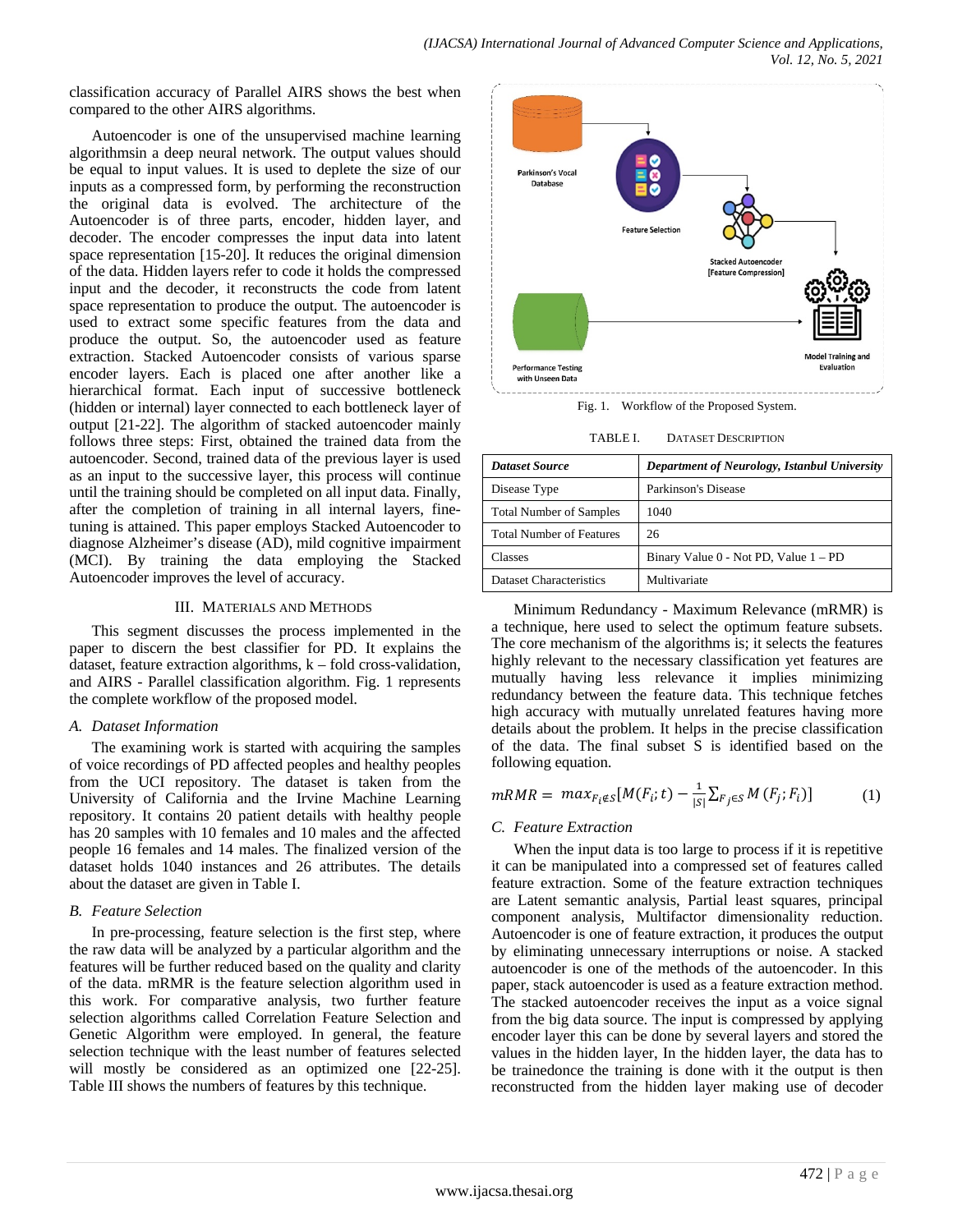layer and it produces the output, the output should be equal to the input. Here, the number of feature 22 is given as an input and it performs the compression and it extracts the output with 8 features, here the remaining 14 features are considered as a noisy signal and eliminate those signals. This autoencoder model employs a cross-entropy loss function, and it suits well for this binary classification task. The parameters of the SAE are given in Table II. The general equation of the cross-entropy is represented below.

$$
L(x,\bar{x}) = -\sum_{i=1}^{d} [x_i \log \bar{x}_i + (1 - x_i) \log(1 - \bar{x}_i)]
$$
 (2)

## *D. K- Fold Cross-Validation*

K fold Cross Validation is also known as Rotation Estimation. It is one of the statistical methods used in machine learning to evaluate the skill of the particular model. This method holds a single variable "k". k refers to the total number of the groups the data has to be split for validation purposes. It has a simple procedure to work with k fold cross-validation. It randomly shuffles the input dataset, then it split into 10 groups  $(i$ f k=10). Acquire one group for testing the data, the remaining group is undergone training the data by applying the model on it. Once it is trained then the group moves to test the data. After the completion of the test data, evaluate the score of the test data set. The evaluated score has been reserved and eliminate the models. Based on the value of the score, the model skills have to be analyzed.

TABLE II. PARAMETERS OF STACKED DENOISING AUTOENCODER

| <b>Parameters</b>           | <b>Values</b>                |
|-----------------------------|------------------------------|
| Epochs                      | 100                          |
| Learning Rate               | 0.05                         |
| Momentum                    | 0.40                         |
| <b>Activation Function</b>  | Sigmoid                      |
| <b>Reconstruction Error</b> | <b>Cross-Entropy Measure</b> |

# *E. AIRS-Parallel*

In this system, AIRS Parallel is used as a classifier to diagnose the disease effectively. It is one of the AIRS methods. The training data set has to be given as an input to the AIRS Parallel after the completion of k fold cross-validation runs. It divides the dataset into many processors. Each processor holds some dataset randomly. Each processor performs the serial version of the AIRS process on the dataset. After the process completion on each processor, it gathers memory cells from each processor. Performing the merging operation on the memory cells into a single pool of memory cells. The memory cells in the pool are further divided into classes. In each class, an affinity pairwise calculation has been performed between the memory cells. If the affinity is less between the two memory cells then the affinity threshold scalar is a product by affinity threshold (aff(mc1, mc2) < afft  $*$  affts). As a result, only one of the memory cells is retained in the last pool. The outcome of this algorithm provides better accuracy to diagnose Parkinson's disease. The model skills have to be analyzed. In Table IV, the parameters of the artificial immune algorithm AIRS is given.

| <b>Algorithm: Stacked Autoencoder</b>                                              |  |  |  |
|------------------------------------------------------------------------------------|--|--|--|
| <b>Input:</b> $S_i$ = Signal data, $f_{\text{som}}$ = Factor Sampling, $n = Total$ |  |  |  |
| number of Autoencoder, Target signal ( $T_{s}$ ) = $f_{sam}$ sample                |  |  |  |

| signals, w= Weight, $I_n$ = Internal node, $H_e$ = High Epchos, |  |  |  |
|-----------------------------------------------------------------|--|--|--|
| $SR =$ Sparsity Regularization                                  |  |  |  |
| $I_n$ = Choose the number of SAE layers                         |  |  |  |
| $H_e$ = Choose the number of SAE layers                         |  |  |  |
| $w =$ Choose the number of SAE layers                           |  |  |  |
| $SR = Choose$ the number of $SAE$ layers                        |  |  |  |
| Train the Stack Autoencoder                                     |  |  |  |
| Autoren = trainAutoencoder(2- n) /* Train the Autoendcoder      |  |  |  |
| of $n \frac{*}{ }$                                              |  |  |  |
| Test the input vs output                                        |  |  |  |
| (a) Test the input signal (S) against Target Signal             |  |  |  |
| (b) Calculate the error from the predicted output as a Target   |  |  |  |
| Signal                                                          |  |  |  |
| if $ err  \geq  level\ of\ tolerance$                           |  |  |  |
| repeat step 15                                                  |  |  |  |
| else                                                            |  |  |  |

Finish training

*Output:*

*Compressed Vectors*

| TABLE III. | NUMBER OF FEATURES SELECTED BY EACH FEATURE |
|------------|---------------------------------------------|
|            | <b>SELECTION TECHNIQUE</b>                  |

| <b>Raw Feature Count</b> | mRMR | GA | CFS    |
|--------------------------|------|----|--------|
| $\gamma$<br>ZU           |      |    | ີ<br>້ |

TABLE IV. PARAMETERS OF AIRS-PARALLEL ALGORITHM

| <b>Parameters</b>                       | <b>Values</b> |
|-----------------------------------------|---------------|
| <b>Affinity Threshold Scalar Factor</b> | 0.2           |
| Pool Size (Initial value)               |               |
| Clonal Rate                             | 10            |
| <b>Hyper Mutation Rate</b>              | 2             |
| <b>Initial Pool Size</b>                |               |
| <b>Stimulation Value</b>                | 0.9           |
| <b>Iteration Number</b>                 | 1000          |

# IV. EXPERIMENTAL RESULTS

In this section, the classification performance of the proposed combination will be evaluated and compared with the existing techniques. In summary, initially, the training dataset contains 26 featured vocal datasets obtained from 20 PD affected patients and 20 healthy individuals. It contains various kinds of 26 sound recordings of the voluntary individuals, in turn, forms 1040 overall voice recordings. The sound recording consists of sustained vowels, words, numbers, and small sentences. The test dataset consists of 6 voice samples that have been recorded from 28 PD affected patients. These 6 voice samples contain only sustained vowels 'a' and 'o' every three times and it has a total of 168 voice recordings. The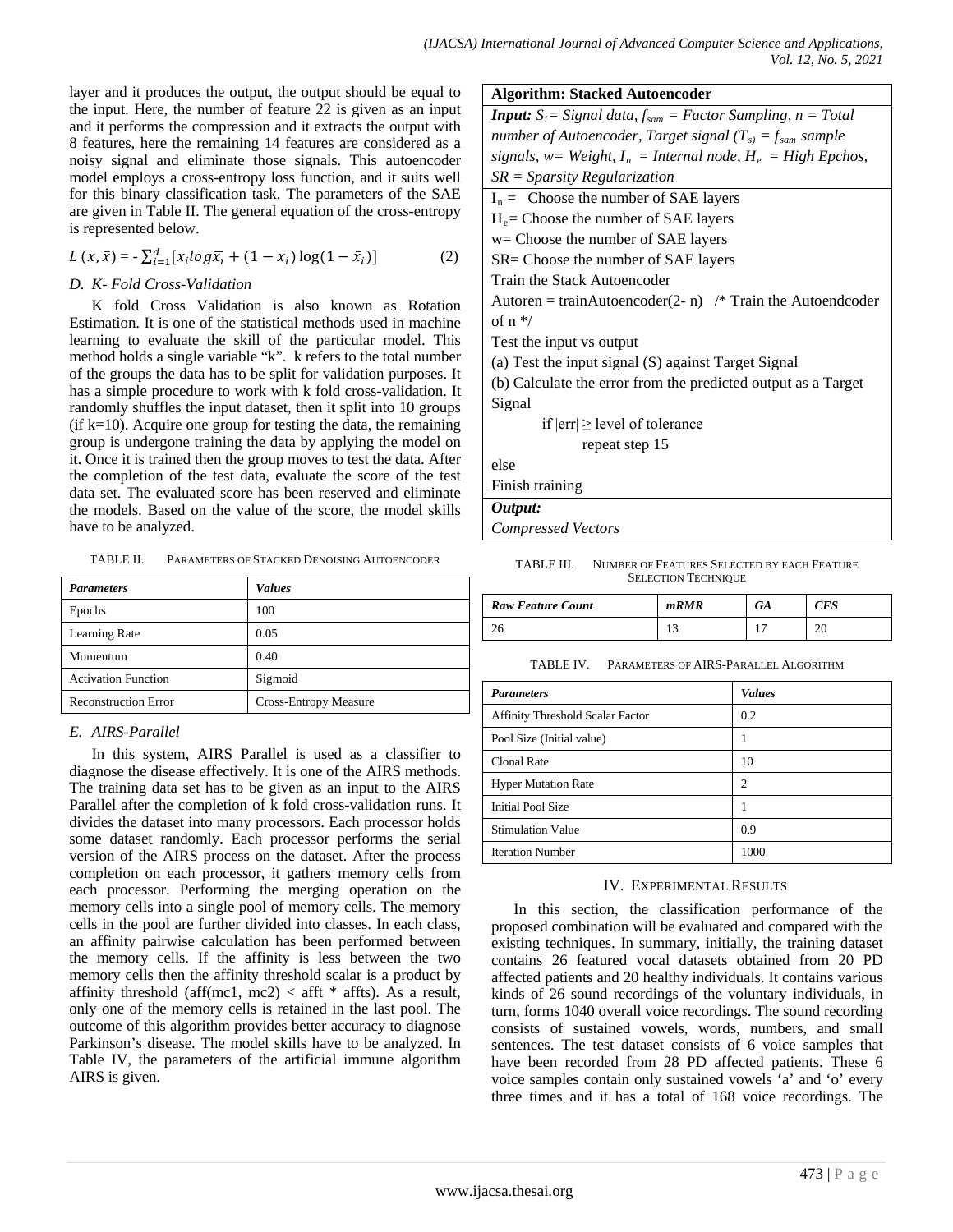dataset is obtained from the UCI Machine Learning repository. To narrow down the dataset for more accurate prediction and with comparatively reduced run time, the dataset will be preprocessed before the classification stage. In, pre-processing of the feature dataset, the 26 features have been reduced to 13 feature subsets. Furthermore, the selected 13 feature subset has been reduced to eight feature vectors deploying stacked autoencoder by performing compression and dimensionality reduction mechanisms. The extracted features have been estimated through the K-fold cross-validation technique to evaluate its predictive accuracy utilizing the existing dataset [26]. Here 5 folds were used to test and train the model to predict the accuracy. Fig. 2 represents the number of features selected by different feature selection methods.

For comparison of the proposed with the existing techniques, quality metrics need to be employed to determine the accurate performance analysis of the proposed work and its significance. For the reason that 4 major metrics were used to evaluate the proposed Stacked Auto encoder-AIRS Parallel technique. The main goal is to attain better disease classification accuracy to prove the importance of this work. The metrics are accuracy, specificity, sensitivity, and the confusion matrix plot. The parameters of the AIRS Parallel algorithm for Parkinson's disease need to be disclosed earlier. Table I represents the parameters used in the proposed algorithm with values

#### *A. Performance Evaluation*

Also referred to as an error matrix, it contains a table used to express the performance of the classifier on a test dataset for true known values. A confusion matrix has actual information and predicted information has been classified by applying the classification algorithm [27]. Based on the available data in the matrix, the performance of the model will be analyzed. The following table represents the confusion matrix for a binary classifier and the next table represents the outcome confusion matrix of the proposed work.

True Positive (TP): Detected as a patient diagnosed with PD by medical experts.

True Negative (TN): Detected as normal and categorized as healthy by medical experts.

False Positive (FP): Detected as patient and categorized as healthy by the medical experts.

False Negative (FN): Detected as normal who diagnosed with PD by medical experts.

Accuracy decides the overall performance of the system by classifying the PD affected individuals from the healthy ones and the accuracy was determined in percentage, higher the percentage, higher the accuracy [28-30]. The classification accuracy for the datasets of this study was calculated using the below equation.

$$
Acc = \frac{TP + TN}{TP + TN + FP + FN}
$$
\n(3)



Fig. 2. Number of Features Selected by different Methods.

The sensitivity (sen) and specificity (spec) are calculated from the following equations.

$$
Sen = \frac{TP}{TP + FN}
$$
\n<sup>(4)</sup>

$$
Spec = \frac{TN}{TN + FP}
$$
\n<sup>(5)</sup>

The overall significance and importance of the model will be exposed only by comparing the results with the existing model's performances. Seeing, AIRS, and AIRS 2 algorithm with stacked auto encoder's performances will be taken to compare the results with the proposed combination. The results of AIRS – Stacked Autoencoder, AIRS 2 – Stacked Autoencoder, and the proposed AIRS Parallel –Stacked Autoencoder were presented as the Table V for comparison.

From the results given in Table V, it is evident thatthe proposed model outperforms the compared combinations in terms of Classification Accuracy, Specificity, and Sensitivity. Also, the proposed model can be further compared with the previous work, CFS-ACO with SVM classifier. Table VI shows the comparison values.

In Fig. 3, the scores of different validation metrics attained by different immune algorithms on the selected features is plotted. It is visible the proposed work comparatively classifies the disease better than CFS-ACO- SVM combination [31]. Insensitivity, the previous work seems to perform better than the proposed work but it gives a better percentage of results in terms of accuracy and specificity. This section highlighted the peculiarity of the work and from the experimentation results; the numbers in percentage clearly show the need for the work for better progress in the future.

TABLE V. COMPARISON OF RESULTS ATTAINED UNDER DIFFERENT AIRS ALGORITHMS (%)

| <b>Classifiers</b>   | Acc  | <b>Sen</b> | <b>Spec</b> |
|----------------------|------|------------|-------------|
| AIRS                 | 0.85 | 0.82       | 0.87        |
| AIRS 2               | 0.9  | 0.86       | 0.92        |
| <b>AIRS</b> Parallel | 0.97 | 0.94       | 0.99        |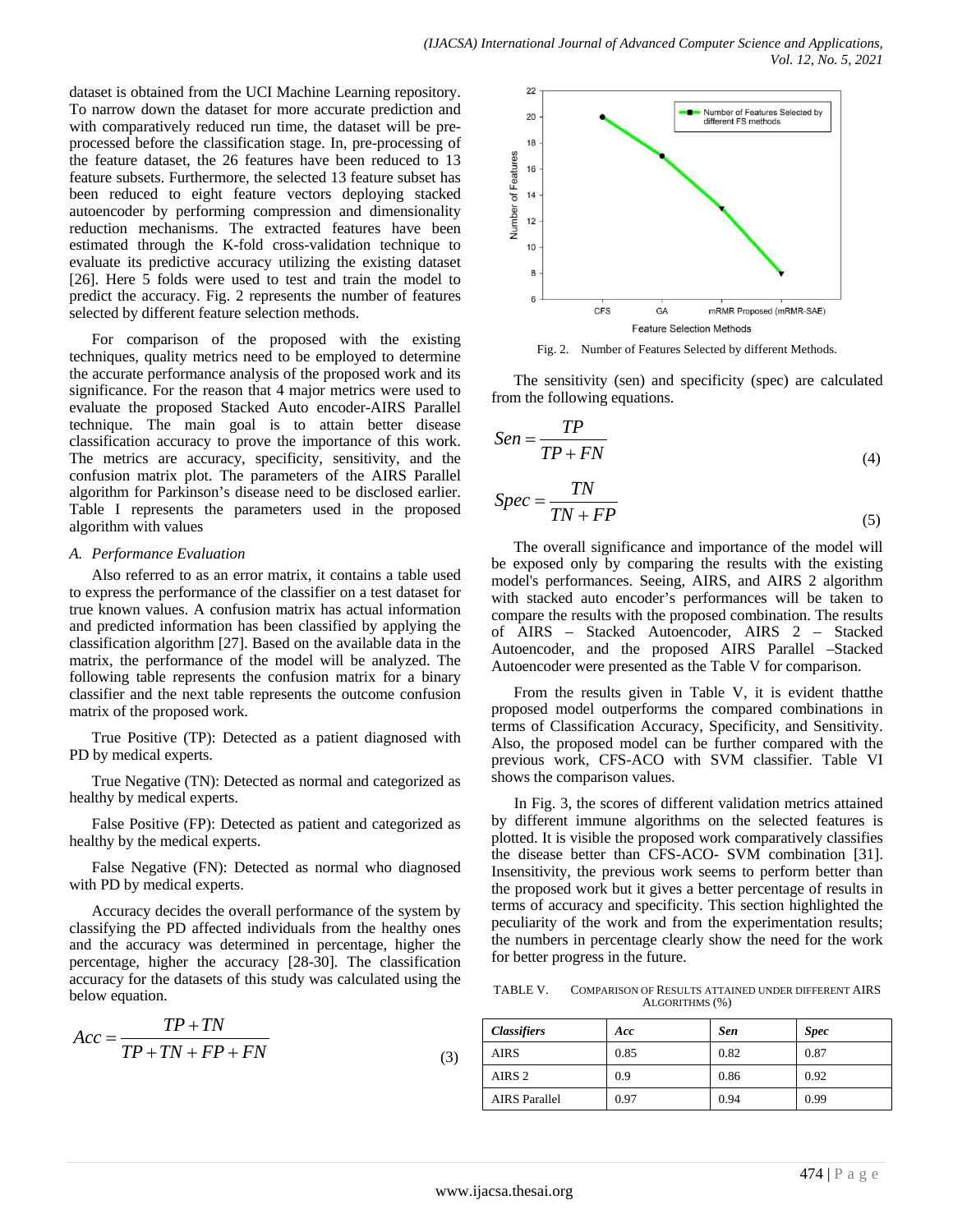

Fig. 3. Performance of Classifiers under different Evaluation Metrics.

TABLE VI. COMPARISON OF RESULTS FROM EXISTING STUDIES AND PROPOSED WORK (%)

| <b>Classifiers</b> | Acc  | <b>Sen</b> | <b>Spec</b> |
|--------------------|------|------------|-------------|
| CFS - ACO – SVM    | 0.95 | 0.96       | 0.98        |
| Proposed           | 0.97 | 0.94       | 0.99        |

#### V. COMPARATIVE ANALYSIS OF FEATURE SELECTION TECHNIQUES BASED ON QUALITY METRICS

To benchmark, the performance of the proposed mRMR-SAE model, two other feature selection methods have been employed over mRMR. The performance is tested with SAE having the same configuration of the proposed algorithm. The techniques are shortly briefed below.

#### *A. Correlation-based Feature Selection*

Correlation-based Feature Selection (CFS) evaluates and selects the feature subsets from the given data using a unique selection process. The feature selection was done based on acquiring an effective feature subset, it having more correlation with the classification and less or uncorrelated to the existing features [32].

# *B. Genetic Algorithm*

Genetic Algorithm (GA) is a nature-inspired, search based selection technique derived from Charles Darwin's evolution theory. GA resembles the ideology of nature by selecting the fittest individuals for procreation of the forthcoming generation. GA has five main phases for a successful selection process. They are Initial Population, Fitness Function, Selection, Crossover, and Mutation. Each phase plays a significant role in GA for an optimal selection, thus resulting in healthy offspring reproduction. The performance of CFS and GA with stacked autoencoder is represented in Table VII and the accuracy of feature selection methods on AIRS-P is given in Fig. 4.

TABLE VII. PERFORMANCE OF AIRS-PARALLEL UNDER DIFFERENT FEATURE SELECTION TECHNIQUES (%)

| <b>FS Techniques</b> | Acc  | Sen  | <b>Spec</b> |
|----------------------|------|------|-------------|
| CFS-SAE              | 0.88 | 0.87 | 0.89        |
| GA-SAE               | 0.92 | 0.93 | 0.92        |
| Proposed             | 0.97 | 0.94 | 0.99        |



Fig. 4. Accuracy of Feature Selection Methods under different Classifiers.

## VI. CONCLUSION

In this paper, the voice and speech recordings of PD affected and healthy individuals are analyzed with different statistical feature selection methods and neural network models. The 26 feature instances are pre-processed by deployingmRMR and Stacked Autoencoder - a neural networkbased auto encoder technique used to reduce the noise in the data and compress the information of the data to reduce the number of attributes present in the original dataset. After dimensionality reduction of the dataset, the classification ability of the compressed vectors was evaluated with the Kfold cross-validation technique. Finally, the 8 feature vectors will be classified by the AIRS Parallel algorithm. The result of the proposed work was compared with AIRS, AIRS 2, and CFS-ACO-SVM combination. From the comparison, we can visibly conclude, the proposed AIRS Parallel with Stacked Autoencoder technique comparatively outperforms the employed techniques in all given quality metrics with 97% accuracy. It denotes the importance of this classification system for PD. Any Artificially Intelligence machine learning system will not be able to attain a 100% classification accuracy rate. But, the run time and other aspects of the system can be improvised in the future works. As the next step to this diagnosis/classification model, a Computer-Aided Diagnosis system can be developed, inspired by this proposed model to get a better classification accuracy rate with less run time and memory space usage.

# VII.CONFLICT OF INTEREST

Authors declare no conflict of interest.